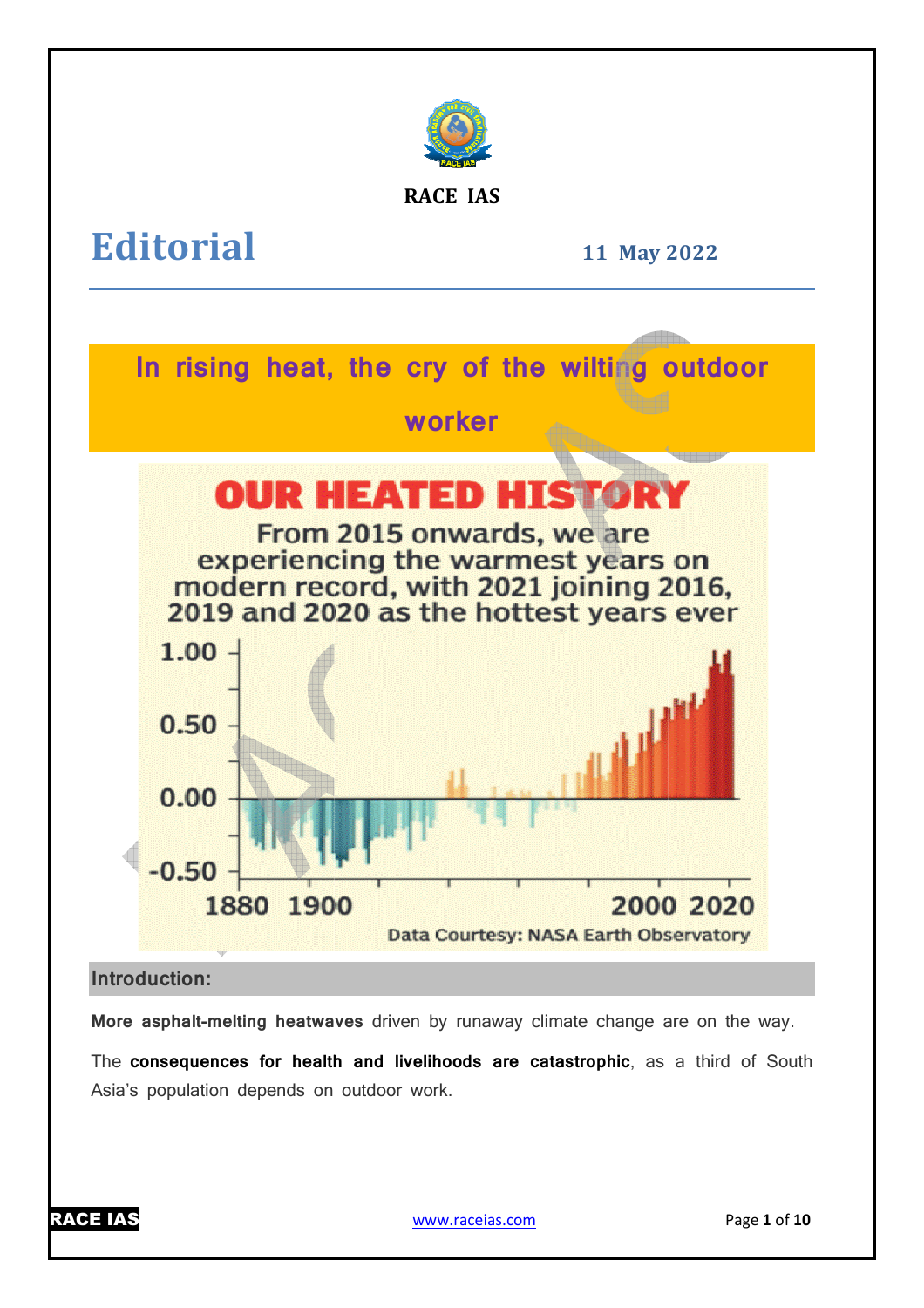To get to grips with this predicament, India must initiate safety nets  $-$  a combination of targeted transfers and insurance schemes **to improve the resilience of outdoor workers.**

Transfers are best linked to the beneficiaries' own efforts to build resilience, for example, adapting agricultural practices to the uptick in heatwaves.

**Disaster insurance schemes**, far too few in India, should enable workers to transfer some of the losses from debilitating heat to public and private insurance providers.

## **A hotter future in South Asia:**

- 1. The **intensity and frequency of heatwaves** have soared in South Asia and they are set to worsen in the years ahead.
- 2. **Extreme heat conditions** have hit swathes of India, not only in the northern States of Rajasthan, Uttar Pradesh, Gujarat, and New Delhi, but now increasingly also in the south.
- 3. Delhi this month suffered its second warmest April in 72 years, temperatures averaging 40.2°C, and Gurgaon in neighboring Haryana crossed 45°C for the first time.
- 4. **Labour-intensive agriculture and construction** have become near impossible during afternoons.
- 5. Over the last 100 years, global temperatures have risen by 1.5°C and, at the current rate, could reach  $4^{\circ}$ C by 2100 – an unthinkable scenario. So far in the year, **2022 has been the fifth-warmest year on record**.
- 6. The prevalence of extreme temperatures around the world suggests that India's warming is the result not only of local factors but also global warming.
- 7. In fact, scientists have made clear how greenhouse gas (GHG) emissions exacerbate temperatures in the oceans, leading to soaring temperatures.
- 8. The culprit in the current plight from intense weather is not Mother Nature but anthropogenic GHG emissions.
- 9. Crucially, **heatwaves and wildfires are 'unimaginable'** without humancaused climate change, according to a study done by World Weather Attribution in July 2021.

## **High economic losses due to Heat waves and Reversing climate change:**

The impacts are dire across the world. **Heat waves** are proving to be Europe's deadliest climate disaster.

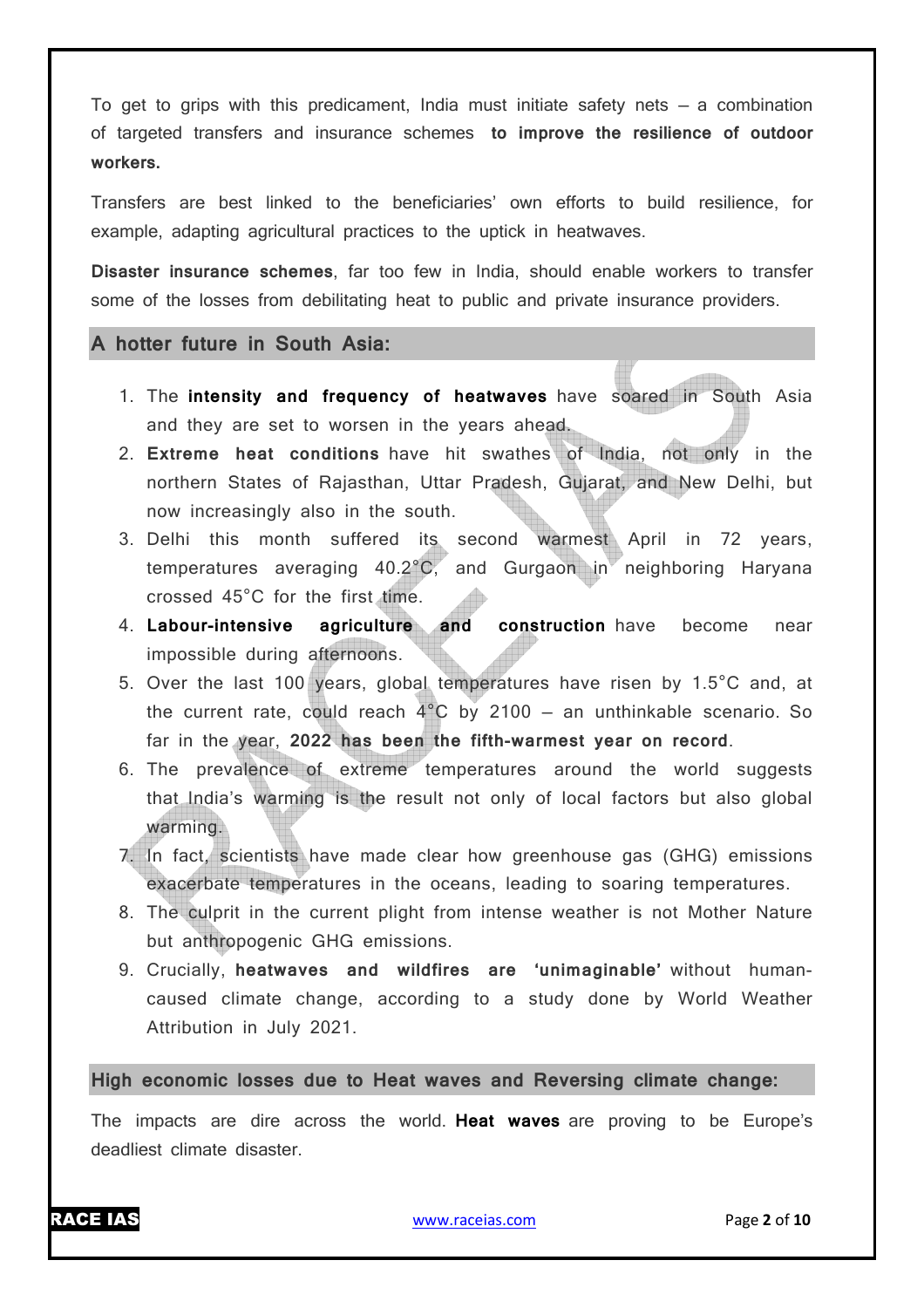- 1. India faces the largest heat exposure impacts in South Asia. One study finds that 1,41,308 lives were claimed by acute weather in India during 1971-2019, of which the loss of 17,362 lives was due to unrelenting heat, with mortality rates rising by two-thirds during the time period.
- 2. Worldwide economic losses, by one estimate, could reach U.S.\$1.6 trillion (₹ 1.6 lakh crore) annually if global warming exceeds 2°C.
- 3. India, China, Pakistan, and Indonesia, where large numbers of people work outdoors, are among the most vulnerable.
- 4. India's outdoor workers, reeling under daily temperatures more than 40°C, are on the frontlines of the climate catastrophe.
- 5. The **well-being of outdoor workers** will be fundamentally determined by the ability to keep the temperature rise to well below 2°C.
- 6. **Reversing climate change** is predicated on leading emitters, including India, moving away from carbon-emitting fossil fuels, and replacing them with cleaner, renewable fuels.
- 7. But such climate mitigation in India and elsewhere is painfully slow, because of a lack of political will in the major emitting countries for decisive action.

## **Adaptation is essential:**

- 1. In the meantime, hotter temperatures are making outdoor work unbearable, in addition to other dire consequences.
- 2. **Climate mitigation or de-carbonisation of economies** on the part especially of the big emitters, such as the United States, the European Union, China, and India remains an imperative.
- 3. But **temperatures are set to rise** regardless of mitigation, based on the emission damage already done.
- 4. That means climate adaptation, or coping with the predicament, is as big a priority as mitigation.
- 5. A crucial aspect of adaptation is **better environmental care** that can contribute to cooling.
- 6. Heatwaves are rooted in degraded land and relentless deforestation, which exacerbate wildfires.
- 7. **Agriculture, being water-intensive**, does not do well in heat wave-prone areas.

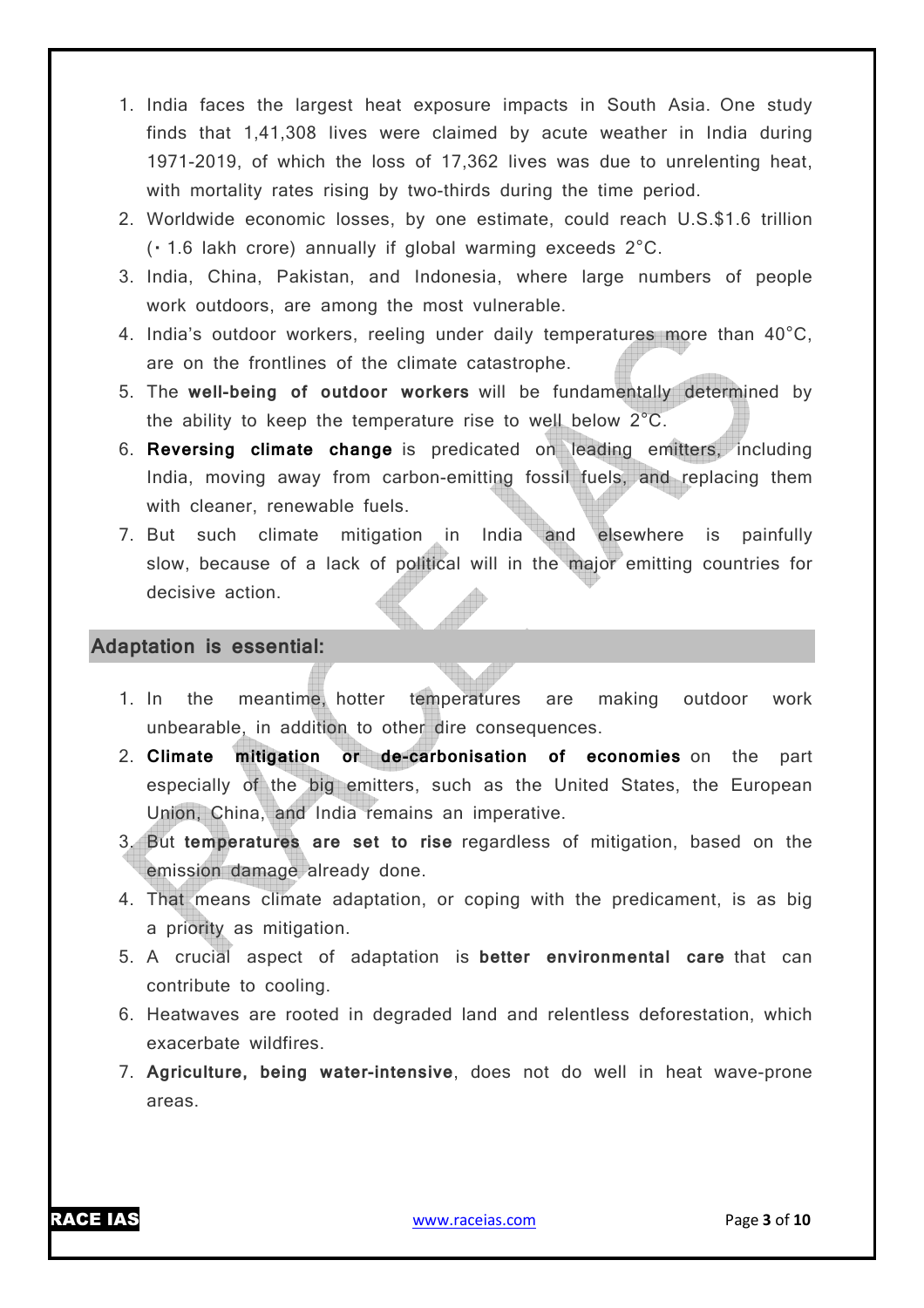8. A solution is **to promote better agricultural practices** which are not water-intensive, and to support afforestation that has a salutary effect on warming.

**Health Ministry asks health facilities to be ready for soaring temperatures:**

- 1. **Health facilities need to increase resilience to extreme heat** by arranging uninterrupted electricity for constant functioning of cooling appliances, installation of solar panels (wherever feasible), measures to reduce indoor heat through cool/green roofs, window shades, shade outside, etc.
- 2. The Ministry has written to all stakeholders advising that health facilities' preparedness must be reviewed for availability of adequate quantities of essential medicines, I.V. fluids, ice packs, ORS (oral rehydration solution), and all necessary equipment.
- 3. **Availability of sufficient drinking water** at all health facilities and continued functioning of cooling appliances in critical areas must be ensured.
- 4. It added that **rainwater harvesting and recycling plants** may also be explored for self-sufficiency in water.
- 5. Temperatures have already touched 46 degree Celsius at some places, and deviation up to six degrees Celsius from expected normal temperatures has also been reported.

**Collaboration for insurance against natural hazards:**

- 1. Insurance schemes can help transfer some of the risks of severe heat faced by industrial, construction and agricultural workers to insurers.
- 2. Insurance against natural hazards is minimal not only in India but also Asia where less than 10% of the losses are typically covered.
- 3. Government and insurers need to collaborate in providing greater coverage of losses from extreme weather events, including for calamities from brutal heat.
- 4. For greater effectiveness, transfers and insurance payments can be tied to **investments in resilience made at the local levels**, such as restoring the urban environment that has a cooling effect.

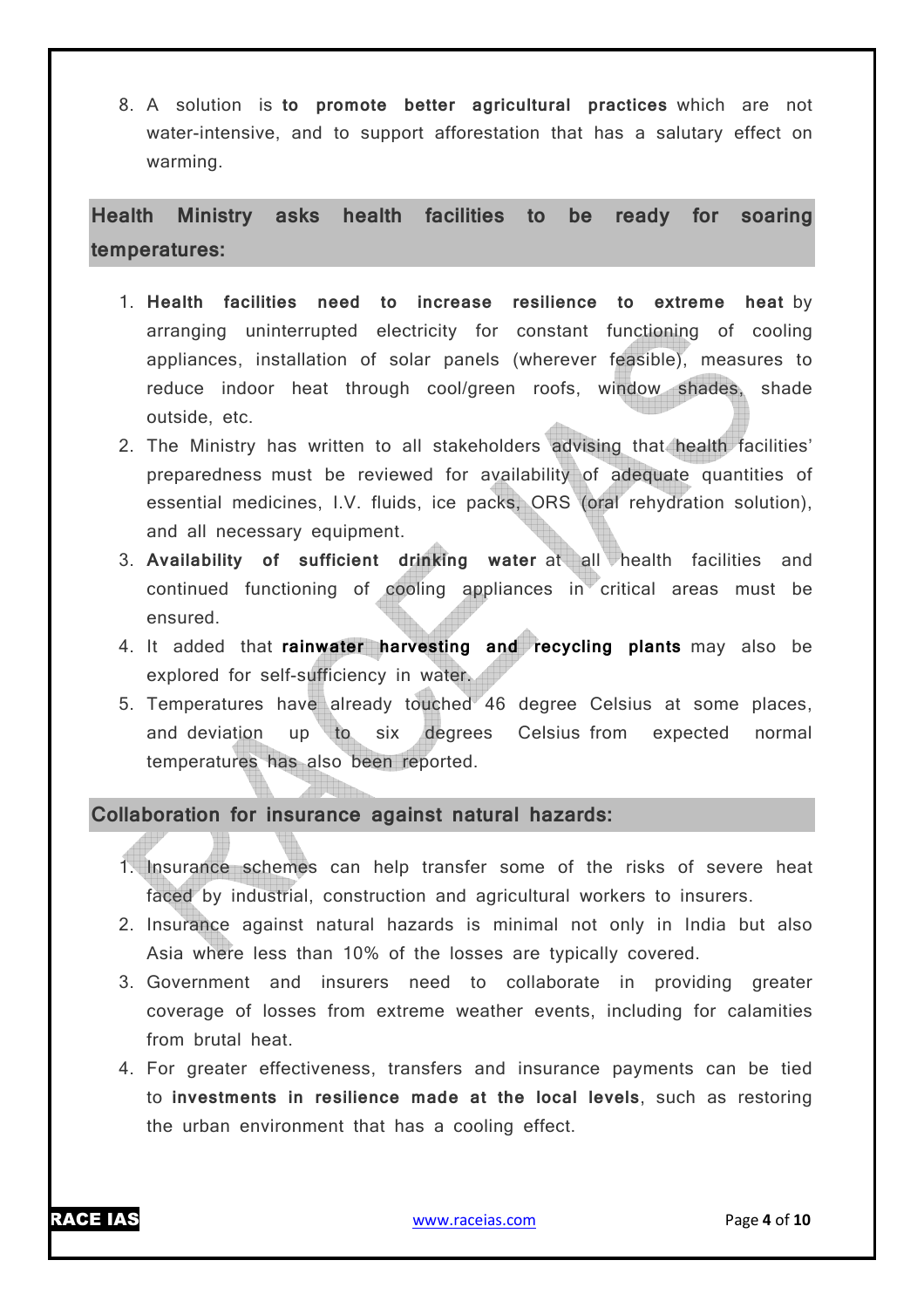- 1. Delhi's Aravali Biodiversity Park is a stand-out example that transformed a barren landscape into forest communities **protecting greenery and biodiversity**.
- 5. Transfers could also be linked with mapping of the incidence of heatwaves across locations.
- 6. The most severely affected areas are also likely to be the most povertyprone and **need stronger insurance packages,** including guarantees for crop losses.
- 7. Incentive schemes could also be tailored to annual changes in the intensity of the hazard.

## **Way Ahead steps:**

- **Time** 1. India offers a range of food and fuel subsidies, but most of them are poorly targeted.
	- 1. For example, kerosene subsidies provide modest financial benefit to disadvantaged rural households, with only 26% of the subsidy value estimated to reach the poor directly.
- 2. As the efficiency and the equity of existing subsidies are re-examined, the provision of transfers and insurance linked **to building climate resilience should become a priority.**
- 3. The projections of the IMD can guide future scenarios, which the Central government can use to develop subsidies and insurance schemes linked to State and district-level actions for **building resilience to climate change.**
- 4. Insurance schemes require public and private sectors to jointly set out risk-sharing mechanisms that outdoor workers can avail of.
- 5. **Targeted transfers and insurance schemes** can cushion financial hardships, for example, **by improving crop resilience to heatwaves**.
- 6. Making them part of the Government's economic programmes is one way to make these safety net policies sustainable and hard to reverse, as international experience with cash transfer programmes shows.

## **Conclusion:**

Response to the current plight of outdoor workers **can be linked to climate adaptation.**

Financial transfers can be targeted to help farmers plant trees and buy equipment better suited for the extreme weather.

RACE IAS www.raceias.com Page **5** of **10**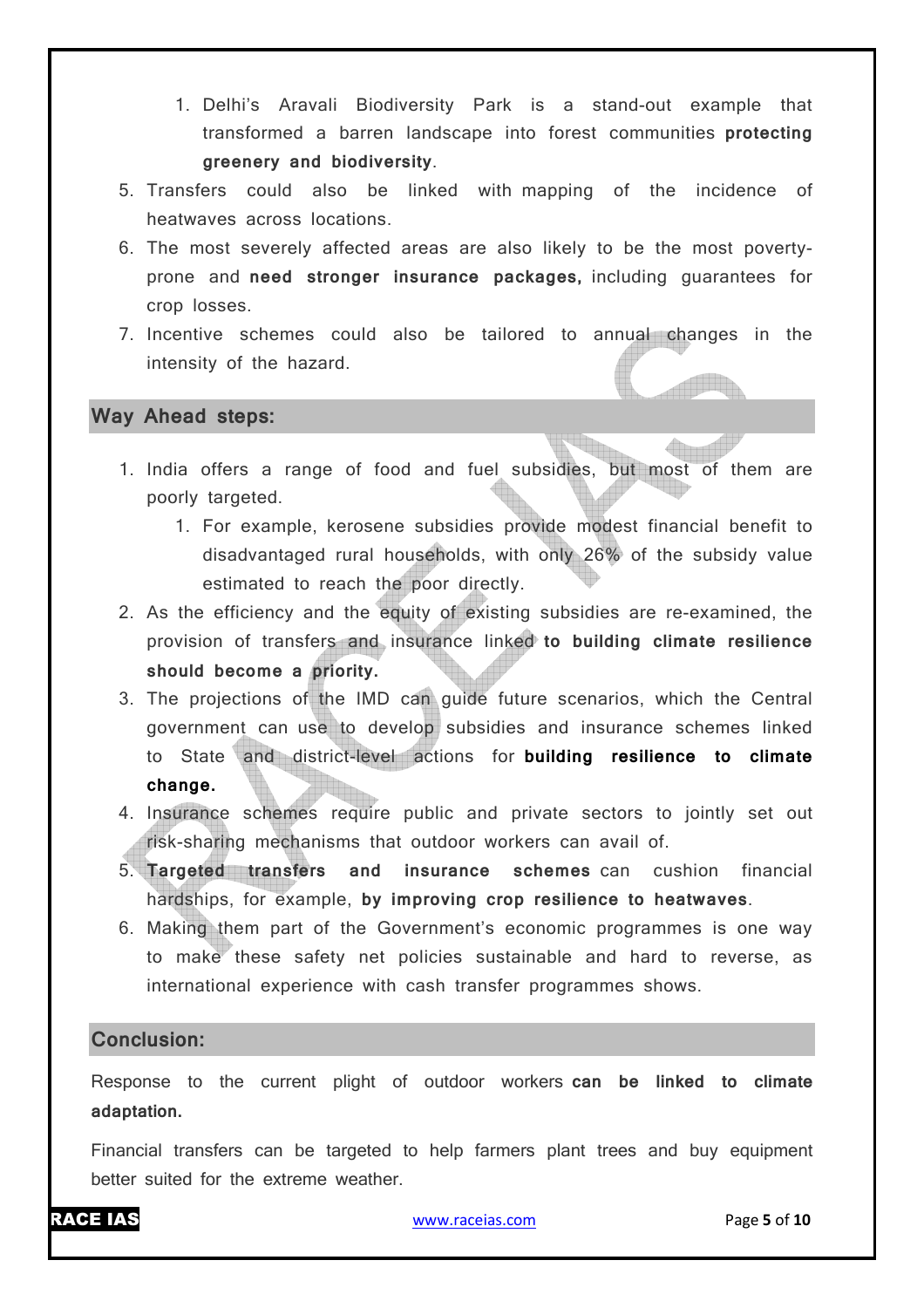For example, support for drip irrigation can reduce heavy water usage.

**Averting slash and burn agriculture** and **stubble burning** is not only key to cutting air pollution but also **cooling temperatures**.

**Urban green** such as street trees, urban forests and green roofs can help cool urban areas.

Workers in cities and villages can benefit from early warning systems and **better preparedness as well as community outreach programmes** during an episode.

# **India's Universities: A Rough Ride**

Education has long been touted to play a key role in **reducing socio-economic inequalities**. Multiple studies, both in India and abroad, have reaffirmed the belief that **higher education leads to better financial outcomes.**

Following this, the Government of India launched several initiatives for the upliftment of Indian universities, such as the **Institutions of Eminence (IoE) Scheme** (for setting up/ upgrading 20 Institutions as world-class teaching and research institutions), the **IMPRINT** initiative (for developing a roadmap for research to solve major engineering and technology challenges) and the **National Education Policy, 2020.**

Despite such efforts, India's once-great institutions of learning are beset by multiple crises – a **financial crunch** at the university level, a **deficit in research opportunities** for faculty, **poor infrastructure** and learning outcomes for students.

# **Where do Indian Universities Stand at the Global Level?**

- The **Times Higher Education (THE)** in September 2021 released its **World University Rankings 2022** edition which found that overall, **India is home to 35 of the world's top 1,000 universities**, its second-highest total ever in the rankings.
	- o Out of those 35, **Indian Institute of Science (IISc)** was the top performer followed by **IIT Ropar** and JSS Academy of Higher Education and Research.
- Earlier in July 2021, the **QS World University Rankings 2022** showed that overall, there were **22 Indian institutions in the top 1,000** list compared to 21 in the 2021 Rankings, with the **IITs in Guwahati, Kanpur, Kharagpur and Madras** making major strides in rankings.

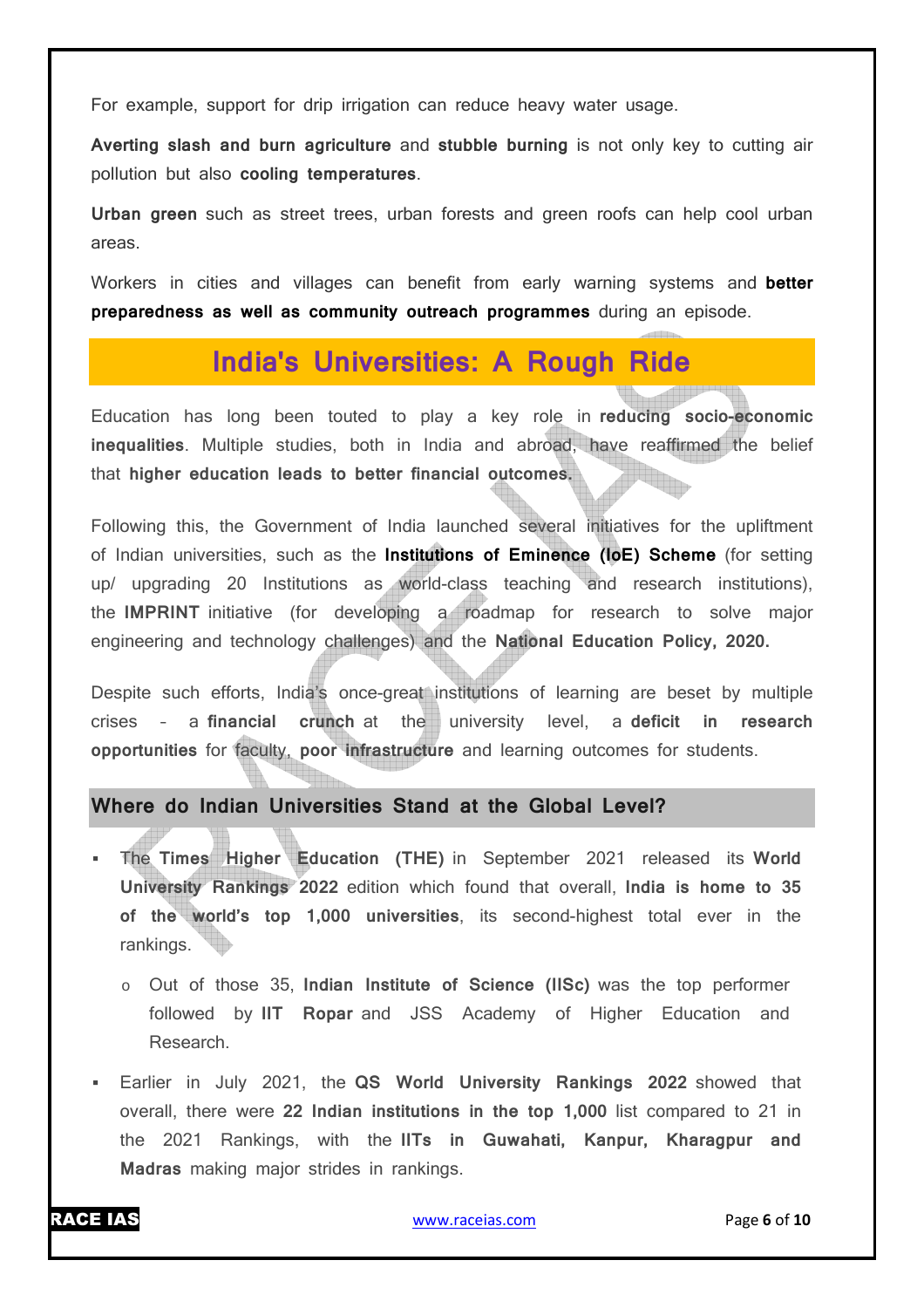## **What are the Causes of the Sufferings of India's Universities?**

- **Poor Governance Structure:** Management of Indian education faces challenges of **over-centralization, bureaucratic structures** and **lack of accountability**, transparency, and professionalism.
	- The Ministry of Education is insisting higher education institutions to **increase their intake capacity by 25%**, while the Ministry of Finance has sought to ban **the creation of new teaching posts.**
	- o Also, the **spending on higher education**, as a percentage of government expenditure, has **stagnated at 1.3-1.5% since 2012**.
- **Poor Infrastructure:** Poor infrastructure is another challenge to the higher education system of India, particularly the institutes run by the public sector suffer from poor physical facilities and infrastructure.
	- o Most Indian universities and colleges have **overcrowded classrooms, poor ventilation and sanitation,** and **unsatisfactory hostel accommodation**.
- **Poor Teaching Capacity:** The QS World University Rankings 2022 revealed that although Indian universities have improved their performance on academic reputation metric and research impact, they **continue to struggle on the teaching capacity metric.**
	- o **No Indian university** ranks among the top 250 for **faculty-student ratio**.
	- o Poor performance on teaching capacity is not because of any drop in hiring, but rather **an increased student intake mandated by the government** to implement reservations for **economically weaker sections.**
- **Inadequate Research Grants:** There are **insufficient resources and facilities,** as well as **limited numbers of quality** faculty to advise students. Most of the research **scholars are without fellowships** or not getting their fellowships on time which directly or indirectly affects their research.
	- o Moreover, grants under the UGC's minor and major research project schemes have declined from  $\cdot$  42.7 crore in FY 2016-17 to  $\cdot$  38 lakh in FY 2020-21.
		- India has over 1,040 universities, but **just 2.7% offer** PhD **programmes,** given paltry funding and poor infrastructure.
	- o The **National Research Foundation (NRF)**, to improve research infrastructure in universities, has **not yet been approved.**

RACE IAS www.raceias.com Page **7** of **10**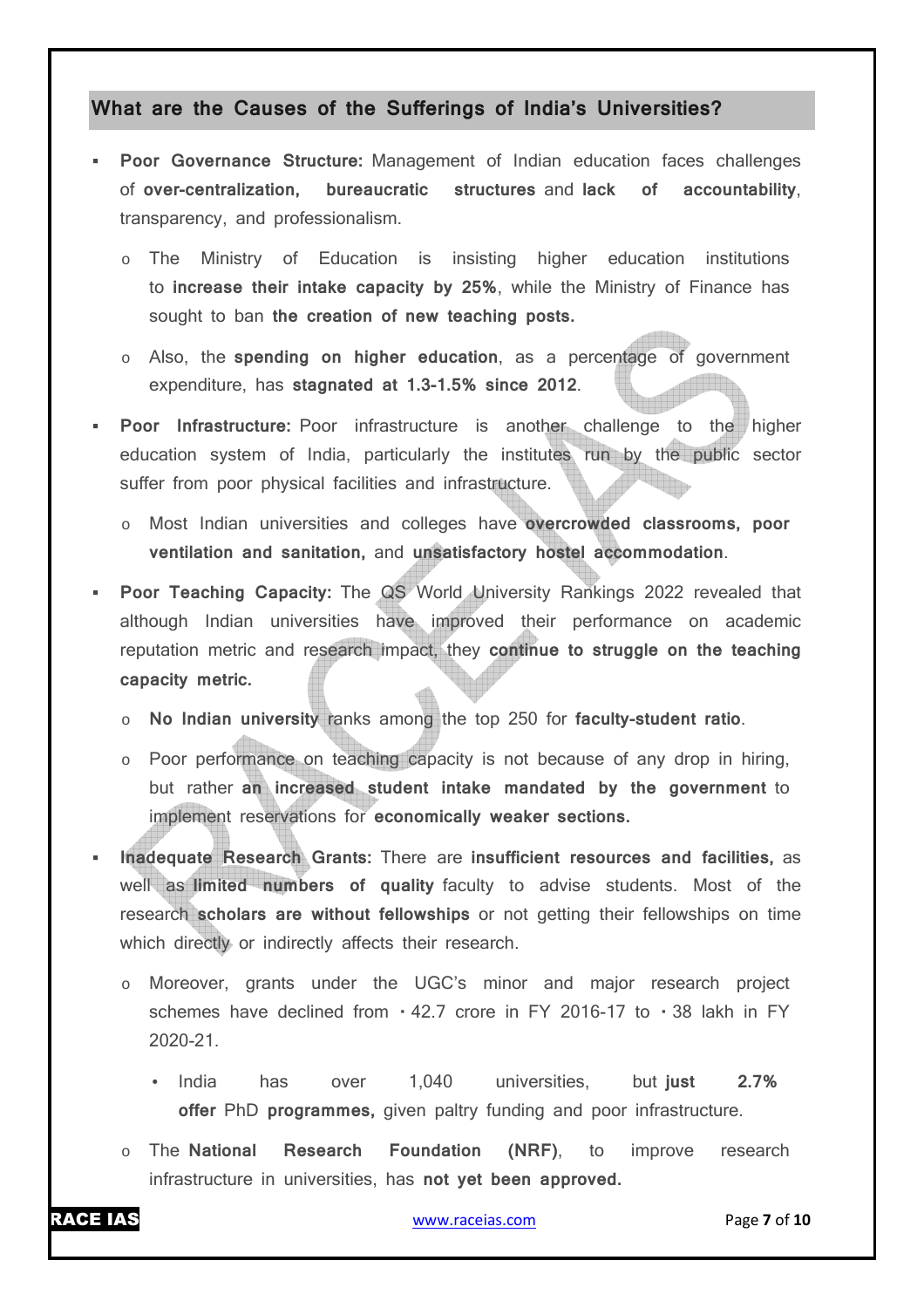- **Fall in Academic Standards:** Academic standards and processes are not being maintained. **Examination paper leaks** have become common.
	- o Candidates have anecdotally highlighted examination centre operators **charging a hefty amount from candidates to help them pass.**

## **How Big is the Financing Problem of Universities?**

- **Investments in university infrastructure have shrunk. At the central level, student financial aid was cut to**  $\cdot$  **2,078 crore in FY 2022-23 from**  $\cdot$  **2,482 crore in FY** 2021-22; **allocations for research and innovation were down by 8%,** reaching  $\cdot$  218 crore.
- The **Higher Education Financing Agency (HEFA)**, which provides funding for all infrastructure loans to institutions, saw its budget reduced from ±2,000 crore in FY 20-21 to  $\cdot$  1 crore in FY 21-22. Instead, universities have been forced to **take loans**, but **have few avenues** to tap into.
- **The University Grants Commission (UGC)** was allocated  $\cdot$  4,900 crore in FY 2022-23 versus ₹ 4,693 in FY 2021-22, but **stifled cash flow has led to delays in salary payments** for deemed/central universities.
	- o Faculty members have faced salary delays for months, with **salaries coming in weeks later.**
- **Most universities are running on a deficit** Madras University saw an accumulated deficit of over  $\cdot$  100 crore, forcing it to seek a  $\cdot$  88 crore grant from the State government.
	- o Twelve colleges of Delhi University have seen a financial shortfall, with allocations by the state reduced by nearly half.
	- This has led to cuts in discretionary spending many colleges in Delhi are **unable to afford subscriptions to basic databases and journals.**

## **What Measures can be Taken?**

- **Better Funding:** There is an urgent need to increased funding, along with **establishing dedicated funding streams** for infrastructure grants/loans and financial aid.
	- o **Universities can also be freed up to utilise other revenue streams** such as start-up royalties and advertising.

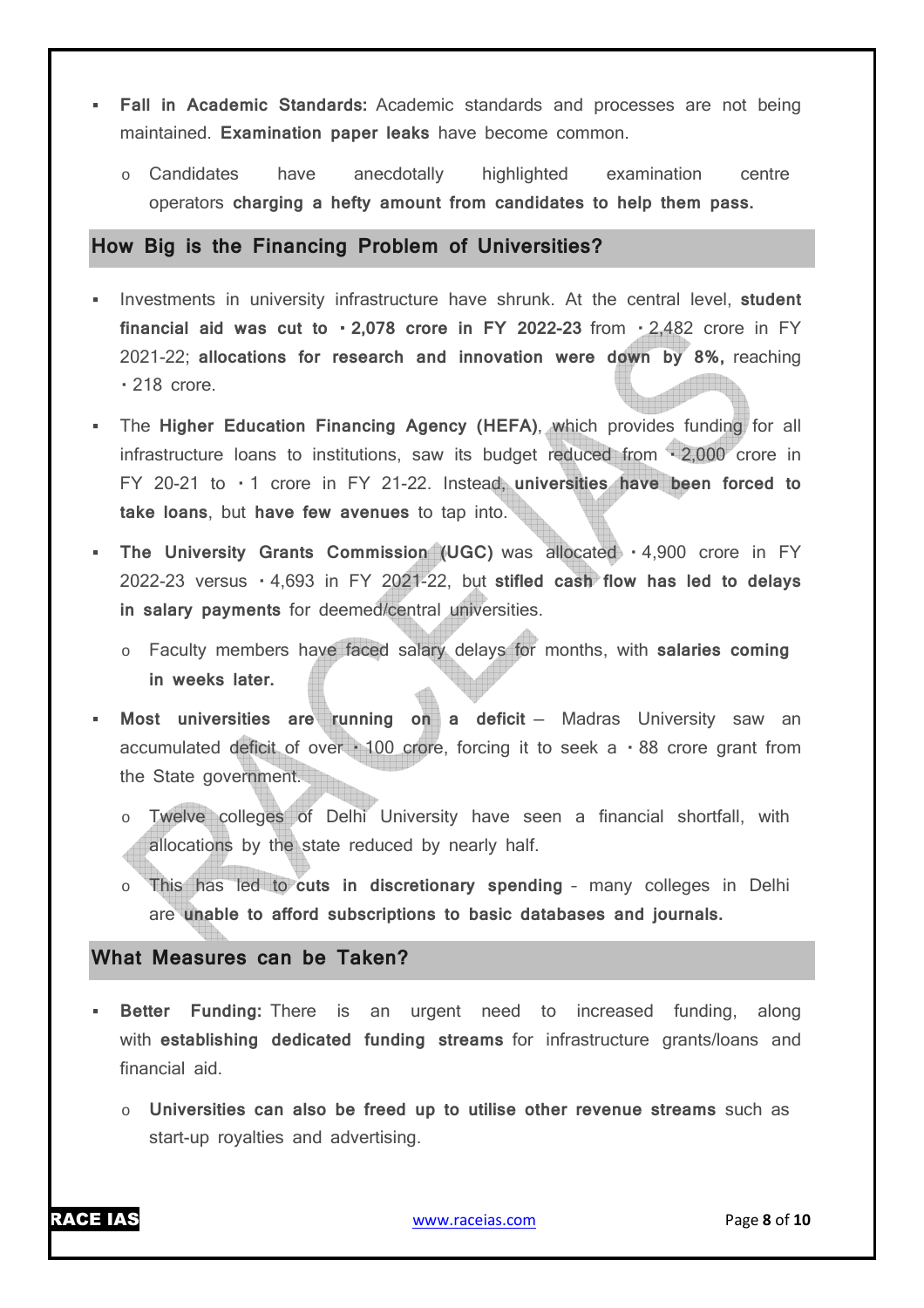- **Establishment of NRF:** The establishment of the NRF is expected to **connect the academia with ministries and industries** and fund research that is relevant to local needs.
	- o **Funding for research needs to rise significantly**, with institutions like the **NRF supplementing (and not replacing) existing schemes** (including those from the Ministry of Science).
		- Funding should also be allocated to **enable course-based research experiences** for undergraduates.
	- o Moreover, NRF shall **pose well-defined problems to the researchers,** so that they can find solutions in a goal-oriented and time bound manner.
- **Sustaining Quality Education:** It is disheartening to find that higher education institutions have failed to protect the sanctity of their examinations.
	- o Improving this will require a **decentralised approach, with universities allowed to take decisions on academic programmes**, promotions, cohort size, etc.
- **Scaling up existing HEIs:** With the goal of increasing the gross enrollment ratio (GER) from the current 27% to 50% by 2035, India needs to not only open new Higher Education Institutes (HEIs) and universities but also **scale-up existing HEIs.**
	- o This massive expansion will not only require **additional financial resources** but also calls for **a new governance model.**
	- o Also, our institutions need to **become multi-disciplinary in their scope and offerings and collaborate among themselves.**
- **Ensuring Quality Education:** Aligning the cost of education with the quality of the product is the first step in this direction.
	- o **Assessing the quality of education through an employability lens** will ensure that we are **addressing the 'unemployable graduates' problem**.
	- o Students prioritise employability when selecting universities; with the rapid changes in technology, future jobs are not yet defined. Therefore, **programmes need to be designed with continuous feedback from the industry.**